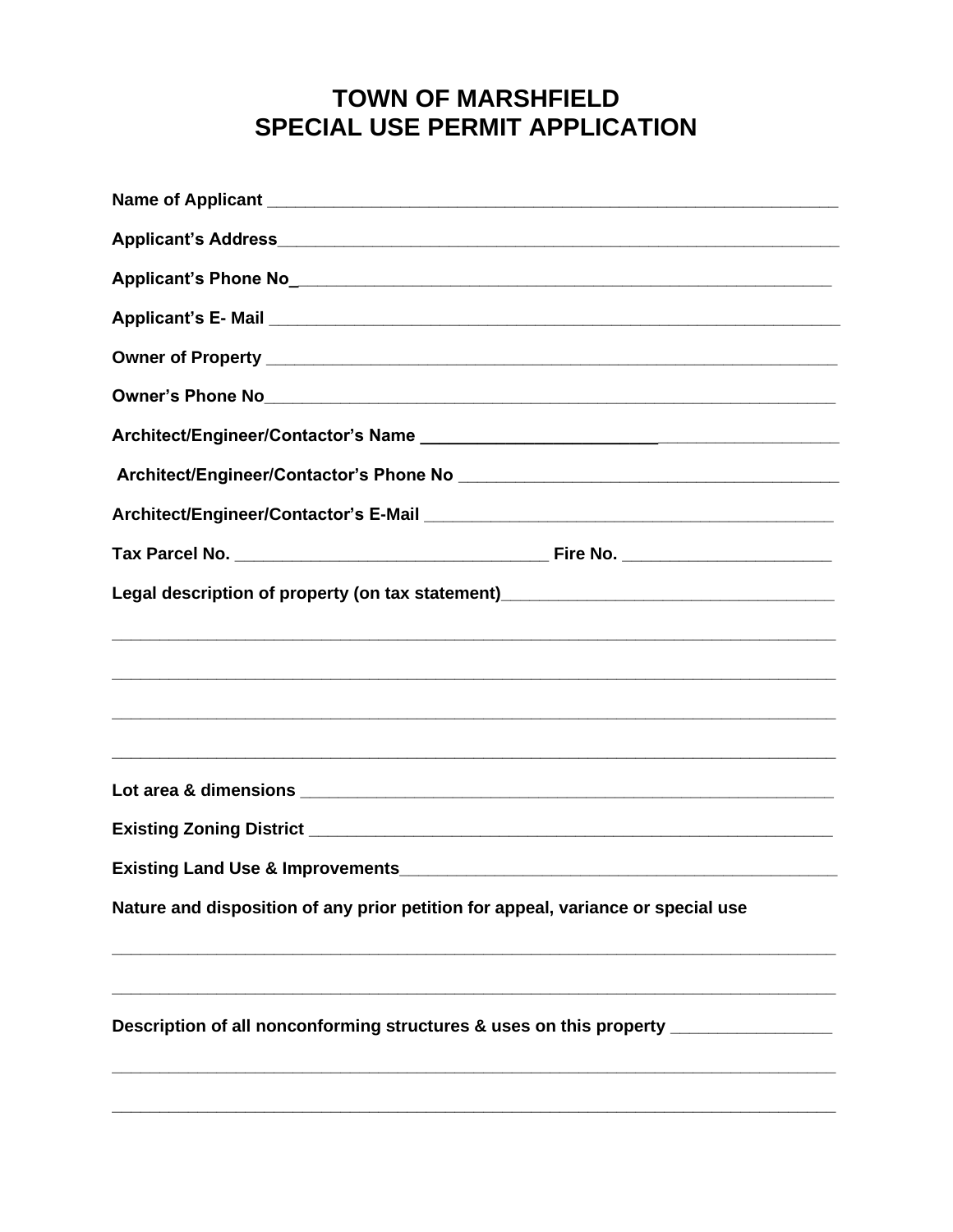**Special Use Requested (Ordinance section number & specific use)** 

**\_\_\_\_\_\_\_\_\_\_\_\_\_\_\_\_\_\_\_\_\_\_\_\_\_\_\_\_\_\_\_\_\_\_\_\_\_\_\_\_\_\_\_\_\_\_\_\_\_\_\_\_\_\_\_\_\_\_\_\_\_\_\_\_\_\_\_\_\_\_\_\_\_\_\_\_**

**\_\_\_\_\_\_\_\_\_\_\_\_\_\_\_\_\_\_\_\_\_\_\_\_\_\_\_\_\_\_\_\_\_\_\_\_\_\_\_\_\_\_\_\_\_\_\_\_\_\_\_\_\_\_\_\_\_\_\_\_\_\_\_\_\_\_\_\_\_\_\_\_\_\_\_\_**

**\_\_\_\_\_\_\_\_\_\_\_\_\_\_\_\_\_\_\_\_\_\_\_\_\_\_\_\_\_\_\_\_\_\_\_\_\_\_\_\_\_\_\_\_\_\_\_\_\_\_\_\_\_\_\_\_\_\_\_\_\_\_\_\_\_\_\_\_\_\_\_\_\_\_\_\_**

**\_\_\_\_\_\_\_\_\_\_\_\_\_\_\_\_\_\_\_\_\_\_\_\_\_\_\_\_\_\_\_\_\_\_\_\_\_\_\_\_\_\_\_\_\_\_\_\_\_\_\_\_\_\_\_\_\_\_\_\_\_\_\_\_\_\_\_\_\_\_\_\_\_\_\_\_**

**\_\_\_\_\_\_\_\_\_\_\_\_\_\_\_\_\_\_\_\_\_\_\_\_\_\_\_\_\_\_\_\_\_\_\_\_\_\_\_\_\_\_\_\_\_\_\_\_\_\_\_\_\_\_\_\_\_\_\_\_\_\_\_\_\_\_\_\_\_\_\_\_\_\_\_\_**

**\_\_\_\_\_\_\_\_\_\_\_\_\_\_\_\_\_\_\_\_\_\_\_\_\_\_\_\_\_\_\_\_\_\_\_\_\_\_\_\_\_\_\_\_\_\_\_\_\_\_\_\_\_\_\_\_\_\_\_\_\_\_\_\_\_\_\_\_\_\_\_\_\_\_\_\_**

**\_\_\_\_\_\_\_\_\_\_\_\_\_\_\_\_\_\_\_\_\_\_\_\_\_\_\_\_\_\_\_\_\_\_\_\_\_\_\_\_\_\_\_\_\_\_\_\_\_\_\_\_\_\_\_\_\_\_\_\_\_\_\_\_\_\_\_\_\_\_\_\_\_\_\_\_**

**\_\_\_\_\_\_\_\_\_\_\_\_\_\_\_\_\_\_\_\_\_\_\_\_\_\_\_\_\_\_\_\_\_\_\_\_\_\_\_\_\_\_\_\_\_\_\_\_\_\_\_\_\_\_\_\_\_\_\_\_\_\_\_\_\_\_\_\_\_\_\_\_\_\_\_\_**

**\_\_\_\_\_\_\_\_\_\_\_\_\_\_\_\_\_\_\_\_\_\_\_\_\_\_\_\_\_\_\_\_\_\_\_\_\_\_\_\_\_\_\_\_\_\_\_\_\_\_\_\_\_\_\_\_\_\_\_\_\_\_\_\_\_\_\_\_\_\_\_\_\_\_\_\_**

**\_\_\_\_\_\_\_\_\_\_\_\_\_\_\_\_\_\_\_\_\_\_\_\_\_\_\_\_\_\_\_\_\_\_\_\_\_\_\_\_\_\_\_\_\_\_\_\_\_\_\_\_\_\_\_\_\_\_\_\_\_\_\_\_\_\_\_\_\_\_\_\_\_\_\_\_**

**\_\_\_\_\_\_\_\_\_\_\_\_\_\_\_\_\_\_\_\_\_\_\_\_\_\_\_\_\_\_\_\_\_\_\_\_\_\_\_\_\_\_\_\_\_\_\_\_\_\_\_\_\_\_\_\_\_\_\_\_\_\_\_\_\_\_\_\_\_\_\_\_\_\_\_\_**

**\_\_\_\_\_\_\_\_\_\_\_\_\_\_\_\_\_\_\_\_\_\_\_\_\_\_\_\_\_\_\_\_\_\_\_\_\_\_\_\_\_\_\_\_\_\_\_\_\_\_\_\_\_\_\_\_\_\_\_\_\_\_\_\_\_\_\_\_\_\_\_\_\_\_\_\_**

**\_\_\_\_\_\_\_\_\_\_\_\_\_\_\_\_\_\_\_\_\_\_\_\_\_\_\_\_\_\_\_\_\_\_\_\_\_\_\_\_\_\_\_\_\_\_\_\_\_\_\_\_\_\_\_\_\_\_\_\_\_\_\_\_\_\_\_\_\_\_\_\_\_\_\_\_**

**\_\_\_\_\_\_\_\_\_\_\_\_\_\_\_\_\_\_\_\_\_\_\_\_\_\_\_\_\_\_\_\_\_\_\_\_\_\_\_\_\_\_\_\_\_\_\_\_\_\_\_\_\_\_\_\_\_\_\_\_\_\_\_\_\_\_\_\_\_\_\_\_\_\_\_\_**

**\_\_\_\_\_\_\_\_\_\_\_\_\_\_\_\_\_\_\_\_\_\_\_\_\_\_\_\_\_\_\_\_\_\_\_\_\_\_\_\_\_\_\_\_\_\_\_\_\_\_\_\_\_\_\_\_\_\_\_\_\_\_\_\_\_\_\_\_\_\_\_\_\_\_\_\_**

**Justification for special use requested:** 

**Design/practices proposed to achieve standards \_\_\_\_\_\_\_\_\_\_\_\_\_\_\_\_\_\_\_\_\_\_\_\_\_\_\_\_\_\_\_\_\_\_**

**Names & Addresses of All Adjoining Property Owners within 500 ft** 

**Attach a map or sketch of your site and detailed construction plans.**

**Submission of a Special Use Permit Request will need to include a development plan which will include the following information:**

**North arrows, date of preparation, and scale on 8½" x 11" size paper Name(s) of all adjacent or surrounding streets and right-of-way width(s) Recorded property lines and their dimensions**

**All existing and proposed buildings and structures accessory to the principal use, including the use of each building or structure, dimensions and their locations on the parcel**

 **Dimensions of existing and proposed yard setbacks for buildings and structures Dimensions of existing and proposed parking, loading, and unloading areas, and size of existing and proposed driveways**

**The location of proposed and existing signage**

**The location and type of all proposed and existing exterior lighting fixtures**

**The location, height and materials of all proposed and existing fences or retaining walls**